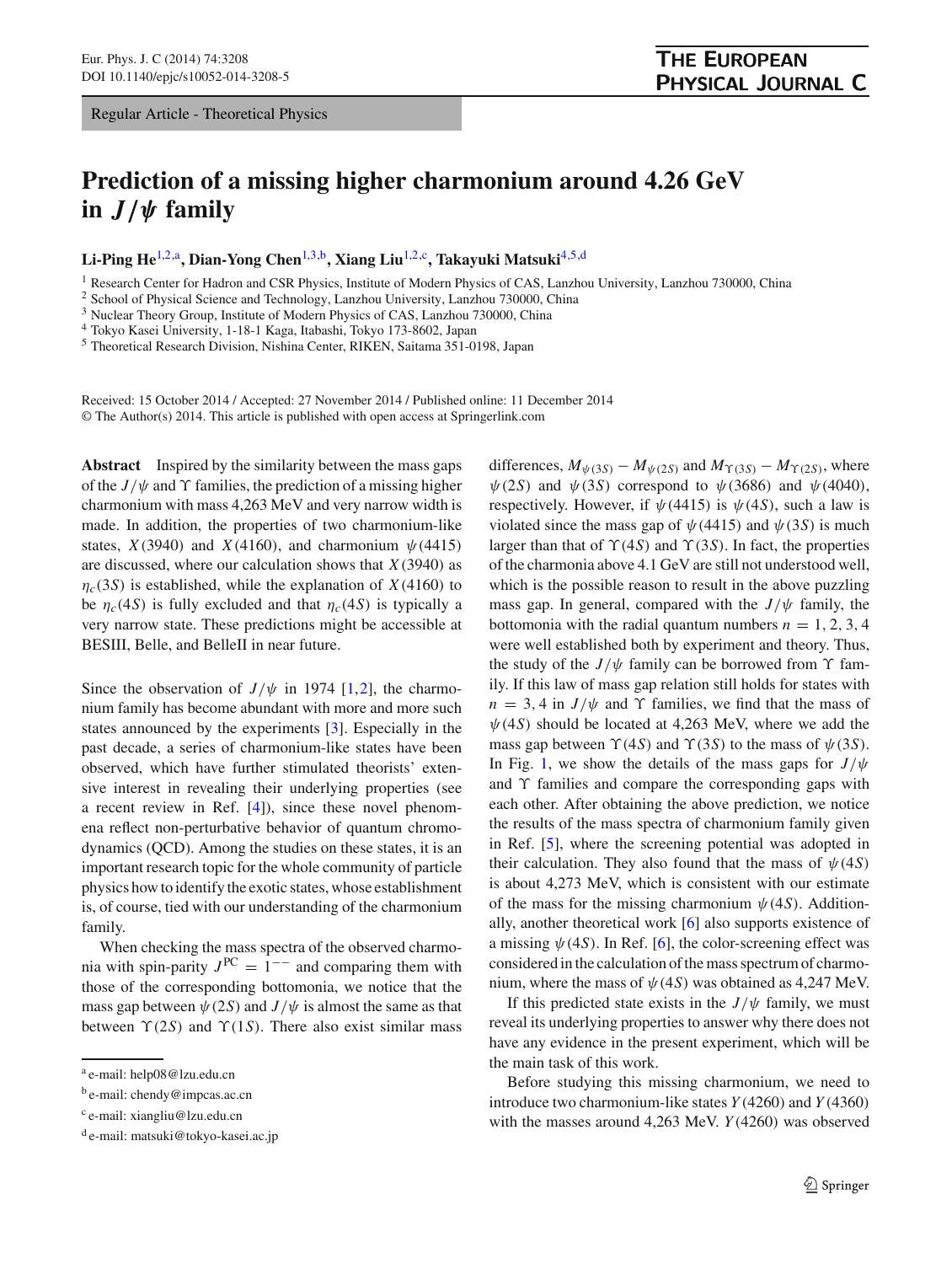

<span id="page-1-0"></span>**Fig. 1** A comparison between the  $J/\psi$  and  $\Upsilon$  families

by the BaBar Collaboration in the  $J/\psi \pi^+ \pi^-$  invariant mass spectrum of  $e^+e^- \rightarrow J/\psi \pi^+ \pi^-$  [\[7](#page-4-6)], while *Y*(4360) was reported by the Belle Collaboration by studying  $e^+e^- \rightarrow$  $\psi(2S)\pi^{+}\pi^{-}$  [\[8](#page-4-7)]. Thus, both of *Y*(4260) and *Y*(4360) have  $J^{PC}=1^{--}$ . We will come back later to discuss whether the missing charmonium has the relation to these two charmonium-like states.

In the following, we study the decay behavior of the missing state corresponding to  $\psi$  (4*S*), which is crucial to explain why this state is still missing at the predicted location and how to search for this in future experiment. In the study we also obtain its full width which is the important information to us. Since the mass of the missing charmonium predicted (in the next discussion we adopt  $\psi(4S)$  to denote this missing charmonium and assume its mass to be 4,263 MeV) is above the thresholds of  $D^{(*)}\bar{D}^{(*)}$  and  $D_s^{(*)}\bar{D}_s^{(*)}$ ,  $\psi$ (4*S*) can decay into  $D^{(*)}\bar{D}^{(*)}$  and  $D_s^{(*)}\bar{D}_s^{(*)}$ .

Here, we apply the quark pair creation (QPC) model [\[9\]](#page-4-8) to calculate the decay widths, which is one of the most popular models for studying the Okubo–Zweig–Iizuka (OZI) allowed two-body strong decays of hadrons. For the OZIallowed decay  $A \rightarrow B + C$ , the transition matrix element in terms of the amplitude reads  $\langle BC|T|A \rangle = \delta^3(\mathbf{P}_B + \mathbf{P}_C)$  $\mathbf{P}_C$ ) $\mathcal{M}^{M_{J_A}M_{J_B}M_{J_C}}$  in the center-of-mass frame of the initial state *A*, where  $P_B$  and  $P_C$  are the three-momenta of the final states *B* and *C*, respectively. In the above expression, *T* is the transition operator, i.e.,

$$
\mathcal{T} = -3\gamma \sum_{m} \langle 1m; 1-m|00 \rangle \int d^{3} \mathbf{p}_{3} d^{3} \mathbf{p}_{4} \delta^{3}(\mathbf{p}_{3} + \mathbf{p}_{4})
$$

$$
\times \mathcal{Y}_{1m} \left( \frac{\mathbf{p}_{3} - \mathbf{p}_{4}}{2} \right) \chi_{1,-m}^{34} \phi_{0}^{34} \omega_{0}^{34} b_{3i}^{\dagger}(\mathbf{p}_{3}) d_{4j}^{\dagger}(\mathbf{p}_{4}), (1)
$$

where **p**<sup>3</sup> and **p**<sup>4</sup> denote the momenta carried by the quark and antiquark created from the vacuum. By using the Jacob–Wick

formula [\[10](#page-4-9)], the partial wave amplitude can be expressed in terms of the amplitude as

$$
\mathcal{M}^{JL}(A \to BC) = \frac{\sqrt{2L+1}}{2J_A+1} \sum_{M_{J_B}, M_{J_C}} \langle L0; JM_{J_A} | J_A M_{J_A} \rangle
$$
  
 
$$
\times \langle J_B M_{J_B}; J_C M_{J_C} | JM_{J_A} \rangle \mathcal{M}^{M_{J_A} M_{J_B} M_{J_C}}(\mathbf{P}).
$$

Finally the decay width is obtained as  $\Gamma_{A\to BC} = \pi^2 |\mathbf{P}| \sum_{J,L}$  $|\mathcal{M}^{J} L|^2 / m_A^2$ . The above description is just a short summary of the QPC model and the detailed introduction of the QPC model can be found in Refs. [\[11](#page-4-10)[–13\]](#page-4-11). We need to specify that in the concrete calculation, the simple harmonic oscillator (SHO) wave function is adopted, where the parameter *R* is taken from Ref. [\[14](#page-4-12)] for final states. Moreover, the dimensionless parameter  $\gamma$ , describing the strength of the quark– antiquark pair creation, is taken as the same value as that in Ref. [\[14\]](#page-4-12) by fitting the experimental data.

We first present the result of charmonium  $\psi(3S)$  decaying into  $D\overline{D}$ ,  $D\overline{D}^* + H.c., D^*\overline{D}^*$ , and  $D_s\overline{D}_s$ , which are kinematically allowed by the phase space of  $\psi(3S)$ , which is shown in Fig. [2.](#page-2-0) Our calculated result can well reproduce the experimental widths of  $\psi$  (4040) in Ref. [\[15\]](#page-4-13) when taking  $R = 1.56-1.63 \text{ GeV}^{-1}$ .  $D\bar{D}^* + H.c.$  and  $D^*D^*$ are the dominant decay modes of  $\psi(3S)$ , while  $D\overline{D}$  and  $D_s \bar{D}_s$  are the subordinate decays. Here, the conclusion of the  $D^{(*)}\bar{D}^{(*)}$  decay modes of  $\psi(3S)$  is in agreement with the BaBar data [\[16](#page-4-14)] since the measured ratio  $\Gamma_{D\bar{D}} / \Gamma_{D^* \bar{D} + H.c.}$  is  $0.24 \pm 0.05 \pm 0.12$ . In the same reference, however, the ratio  $\Gamma_{D^*\bar{D}^*}/\Gamma_{D^*\bar{D}+H.c.}$  is given by  $0.18\pm0.14\pm0.03$  [\[16\]](#page-4-14) which contradicts with a larger value of our calculation as shown in Fig. [2.](#page-2-0) Hence this ratio must be tested further in future experiment. The above study shows that  $\psi$  (4040) assigned as  $\psi(3S)$  is reasonable. Of course, the reliability of the QPC model is also tested here, which enables us to apply this model to safely study the decays of  $\psi$ (4*S*).

In Fig. [2,](#page-2-0) we give the dependence of the partial decay widths of the predicted  $\psi$ (4*S*) on the *R* value, which covers the *R* range discussed in  $\psi$  (3*S*). Here,  $D\overline{D}$ ,  $D\overline{D}^* + H.c.,$  $D^*D^*$ ,  $D_sD_s$ ,  $D_sD_s^* + H.c.$ ,  $D_s^*D_s^*$  are open for  $\psi(4S)$ . A very interesting result of the decay behavior of  $\psi(4S)$  can be found from Fig. [2,](#page-2-0) i.e., the total decay width of  $\psi(4S)$ is stable over the corresponding *R* range adopted, while its partial decay widths strongly depend on the *R* value. This phenomenon is due to the node effects. Our result also shows that the node effects are important when discussing the higher charmonium decays because due to these effects we find that the predicted charmonium  $\psi$  (4*S*) has very narrow width around 6 MeV.

In addition, we also discuss the dependence of  $\psi(4S)$ decay behavior on the mass of  $\psi$ (4*S*) in Fig. [3,](#page-2-1) where we take several typical values in a range  $m_{\psi(4S)}$  = 4,241 ∼ 4,285 MeV, i.e., *m*ψ(4*S*) = 4,241, 4,247, 4,252,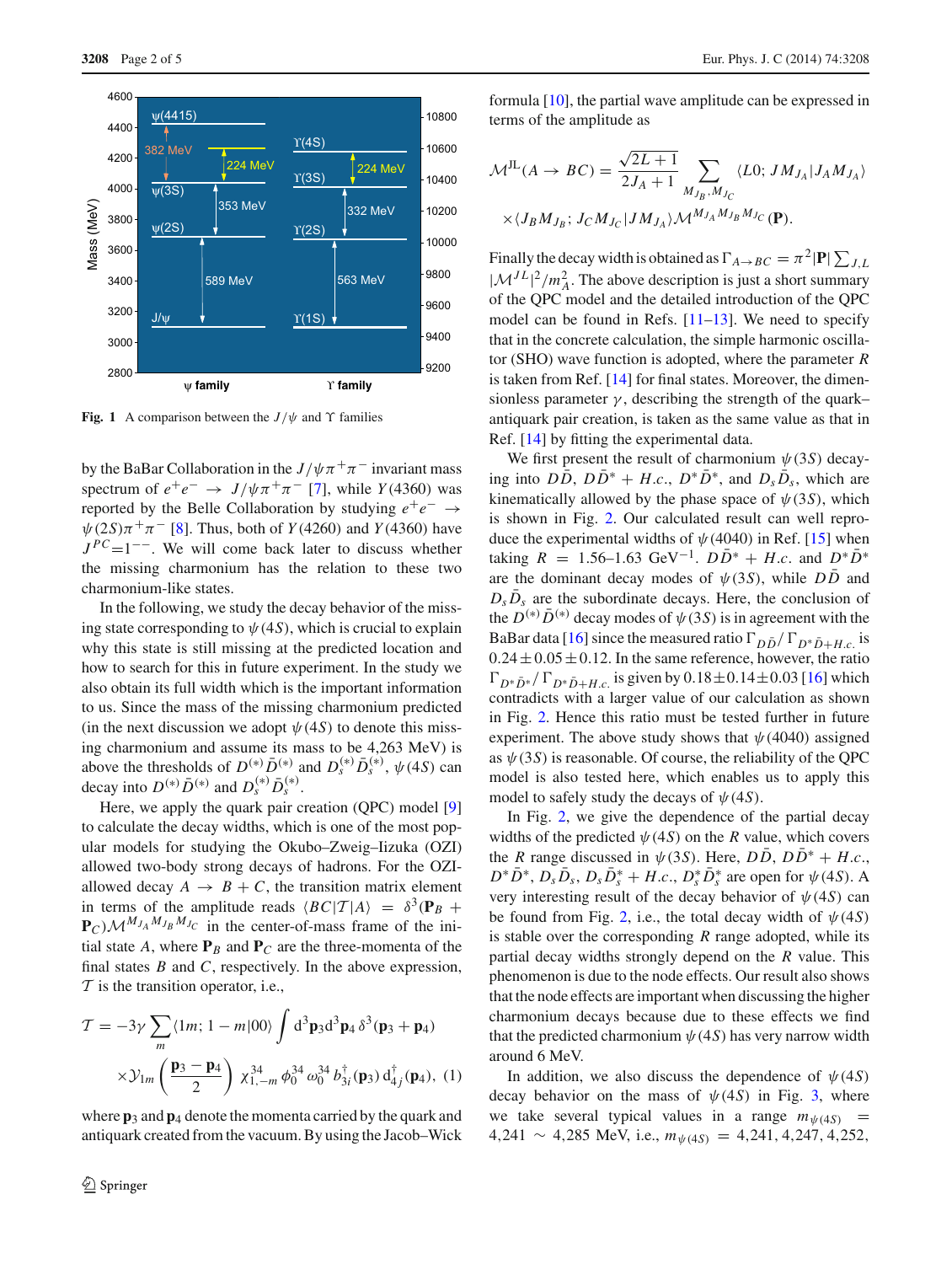

<span id="page-2-0"></span>**Fig. 2** The total and partial decay widths of  $\psi(3S)$  (*left*) and  $\psi(4S)$ (*right*). Here, the *dashed line* with a band (*left*) is the experimental data from Ref. [\[15](#page-4-13)]



<span id="page-2-1"></span>**Fig. 3** The dependence of the total decay width of  $\psi$  (4*S*) on the mass of  $\psi(4S)$ 

4,273, 4,274, 4,285 MeV, which also cover former theoretical predictions of the mass of  $\psi$  (4*S*) in Refs. [\[5](#page-4-4)[,6](#page-4-5)]. The result listed in Fig. [3](#page-2-1) indicates that the decay behavior of  $\psi(4S)$  is weakly dependent on the mass of  $\psi(4S)$ . Thus, we come to the definite conclusion that  $\psi$  (4*S*) is a narrow state.

For the higher charmonia above the *DD* threshold, this phenomenon of  $\psi$ (4*S*) presented here is unusual since the other higher charmonia,  $\psi(4040)$ ,  $\psi(4160)$ , and  $\psi(4415)$ , have widths  $80 \pm 10$ ,  $103 \pm 8$ , and  $62 \pm 20$  MeV, respectively, all of which are large. Even  $\psi$  (3770), which is just 43 MeV above the  $D\overline{D}$  threshold, has the width 27.2 MeV.

If considering the large width difference between the predicted  $\psi$ (4*S*) and *Y*(4260)/*Y*(4360), it is obvious that there does not exist any correspondence between  $\psi(4S)$ and the observed charmonium-like states *Y* (4260)/*Y* (4360),



<span id="page-2-2"></span>**Fig. 4** The total and partial decay widths of  $\eta_c(3S)$  (*left*) and  $\eta_c(4S)$ (*right*) and the comparison with the experimental data of charmoniumlike state *X*(3940). Here, the *dashed line* with a band is the width of *X*(3940) [\[34\]](#page-4-15)

where the given average values of widths of *Y* (4260) and *Y*(4360) are  $95 \pm 14$  and  $74 \pm 18$  MeV in particle data group (PDG)  $[3]$  $[3]$ , respectively. In Refs.  $[17,18]$  $[17,18]$  $[17,18]$  the nonresonant explanations to charmonium-like states *Y* (4260) and *Y* (4360) were proposed, where both of them can be described by the interference effects of the production amplitudes of  $e^+e^- \to J/\psi(\psi(2S))\pi^+\pi^-$  via the intermediate charmonia  $\psi$ (4160)( $\psi$ (4415)) and direct  $e^+e^-$  annihilation into  $J/\psi(\psi(2S))\pi^{+}\pi^{-}$ .

As a typical higher charmonium with a very narrow width, the predicted  $\psi$  (4*S*) is difficult to identify by the analysis of the open-charm decay channels [\[19](#page-4-18)[–22](#page-4-19)] and the *R* value scan [\[23](#page-4-20)[–30](#page-4-21)] based on the present experimental data, which can naturally answer why this higher charmonium is still missing in experiment. Thus, we expect future experimental results of the open-charm decays and a more precise study of the *R* value scan, especially from BESIII, Belle, and forthcoming BelleII.

We notice a recent analysis of BESIII data in Ref. [\[31](#page-4-22)]. BESIII already realized the measurement of the cross sections of  $e^+e^- \rightarrow h_c(1P)\pi^+\pi^-$  at center-of-mass energies 3.90–4.42 GeV [\[32](#page-4-23)]. Yuan analyzed the data by fitting the line shape with two Breit–Wigner functions, which indicates that there are a narrow structure with mass  $4,216 \pm 18$  MeV and width  $39 \pm 22$  MeV and another broad structure with mass  $4,293 \pm 9$  MeV and width  $222 \pm 67$  MeV [\[31\]](#page-4-22), where these two charmonium-like structures have *<sup>J</sup>* PC <sup>=</sup> <sup>1</sup>−−. Comparing the resonance parameters of this narrow structure in Ref. [\[31](#page-4-22)] with our result of the predicted  $\psi(4S)$ , one finds their similarity, which means that this narrow charmonium-like structure can be as a good candidate of the predicted  $\psi(4S)$ in this work. As mentioned above, more experimental efforts will be necessary to clarify this point.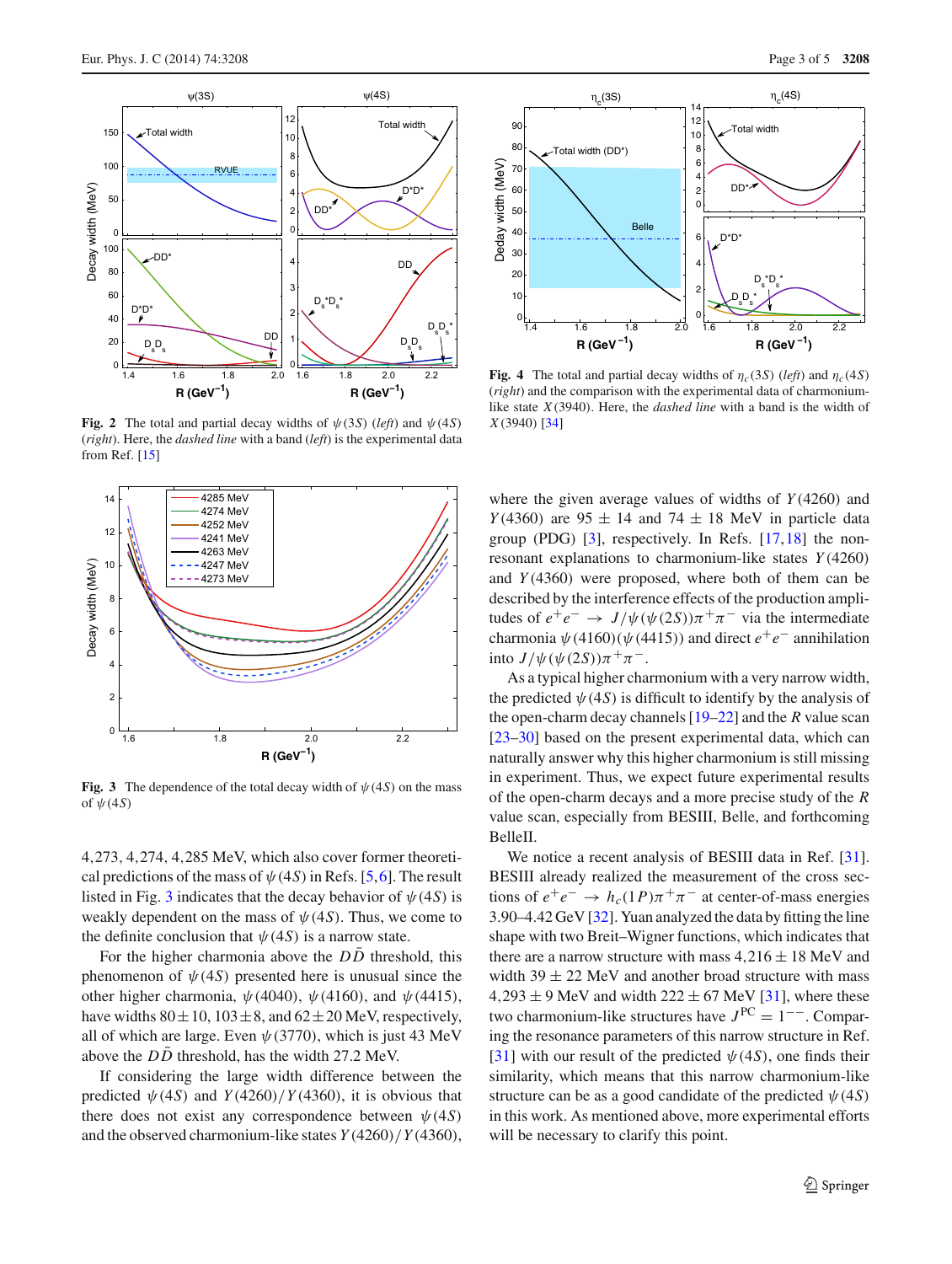

<span id="page-3-0"></span>**Fig. 5** The total and two-body strong decays of  $\psi$ (4415) as  $\psi$ (5*S*). Here, the *dashed line* with a band is the experimental data taken from PDG [\[3](#page-4-2)]

In the following, we apply the above approach to study the  $\eta_c$  family by comparing the mass gaps between the  $\eta_c$  and  $J/\psi$  families, where the charmonia in  $\eta_c$  and  $J/\psi$  families belong to S-wave  $c\bar{c}$  states. There are two well established  $\eta_c$ states listed in PDG, i.e.,  $\eta_c(1S)$  and  $\eta_c(2S)$ . Their mass gap is about 657 MeV, which is similar to that between  $\psi(2S)$ and  $\psi(1S)$ . Thus, assuming the mass gap between  $\eta_c(3S)$ and  $\eta_c(2S)$  is the same as that between  $\psi(3S)$  and  $\psi(2S)$ , we can estimate the mass of  $\eta_c(3S)$  as about 3,992 MeV, which is close to the mass of an observed charmonium-like state *X*(3940) in the  $D^* \overline{D}$  invariant mass spectrum of  $e^+ e^- \rightarrow$  $D^* \bar{D} J/\psi$  [\[33,](#page-4-24)[34\]](#page-4-15). Here, the *C* parity of *X*(3940) favors +1 since  $X(3940)$  is from the double charm production.  $\eta_c$  also has the same *C* parity  $+1$ . Thus, we may identify *X*(3940) as  $\eta_c(3S)$ . To test it, we also study the decay behavior of *X*(3940) under the  $\eta_c$ (3*S*) assignment, which is listed in Fig. [4.](#page-2-2) We find that the total decay width of  $\eta_c(3S)$  calculated can be well fitted with the experimental value of *X*(3940) when we take the same *R* range as that in the study of  $\psi(3S)$ , where  $DD^* + H.c.$  is the only decay mode of  $\eta_c(3S)$ , which can explain why *X*(3940) was observed in the  $D\overline{D}^*$  channel [\[33](#page-4-24),[34\]](#page-4-15) under this assumption.

In addition, another charmonium-like state *X*(4160) was reported by the Belle Collaboration through double charm production, where *X*(4160) appears in the  $D^* \overline{D}^*$  invariant mass distribution of  $e^+e^- \rightarrow D^{*+}D^{*-}J/\psi$  [\[34](#page-4-15)]. In this work, we also discuss whether *X*(4160) can be explained as  $\eta_c$ (4*S*). In Fig. [4,](#page-2-2) the partial and total decay widths of  $\eta_c$ (4*S*) are listed. The situation of the decay behavior of  $\eta_c(4S)$  is very similar to that of  $\psi(4S)$  discussed above. Our study shows that the total width of  $\eta_c(4S)$  is also very narrow, which is not consistent with the measured width of  $X(4160)$  that has  $139^{+111}_{-61}$  ± 21 MeV [\[34\]](#page-4-15). According to the above analysis, we can fully exclude the  $\eta_c(4S)$  assignment to *X*(4160).

Before summarizing our work, we would like to pay attention to  $\psi$  (4415). Here, we discuss the possibility of  $\psi$  (4415) as  $\psi$ (5*S*).

The two-body strong decay behaviors of  $\psi$ (4415) as a  $\psi$ (5*S*) state are presented in Fig. [5.](#page-3-0) The total width overlaps with the average width in PDG when *R* is in the range of 2.86–3.21 GeV<sup>-1</sup>.  $D^* \bar{D}^*$ ,  $D \bar{D}_1$ (2430) + *H.c.*, and  $D\bar{D}_1(2420) + H.c.$  are its main decay channels. Additionally, the typical ratios are  $R_1 = \Gamma_{D\bar{D}} / \Gamma_{D^*\bar{D}^*} = 0.004{\text -}0.06$  and  $R_2 = \Gamma_{D^*D+H,c} / \Gamma_{D^*D^*} = 0.19 - 0.68$  corresponding to  $R =$ 2.86–3.19  $GeV^{-1}$ , which well agree with the BaBar data [\[16\]](#page-4-14) having the measured values of  $R_1 = 0.14 \pm 0.12 \pm 0.03$  and  $R_2 = 0.17 \pm 0.25 \pm 0.03$  [\[16\]](#page-4-14). The above analysis indicates that it is very likely that  $\psi$  (4415) is the  $\psi$  (5*S*) state. However, in our calculation the branching ratio  $\Gamma_{D\bar{D}^*_{2}}/\Gamma_{total}$  is about two orders of magnitude smaller than the experimental data from Belle [\[21\]](#page-4-25). This incompatibility is a challenge to the explanation of  $\psi$ (4415) as a  $\psi$ (5*S*) state. We also suggest the experimental study of  $\psi$ (4415) in future experiments, which is important to further understand the properties of  $\psi(4415)$ .

For the convenience of reader, in Table [1](#page-3-1) we further collect the experimental information of these charmonium-like states or charmonium involved in the present work.

In summary, in this work we have predicted a missing charmonium  $\psi$  (4*S*) with quantum number  $n^{2S+1}L_J = 4^3S_1$ , which has mass around 4,263 MeV and very narrow width. This observation has been obtained through the similarity of the mass gaps existing in  $J/\psi$  and  $\Upsilon$  families and further

<span id="page-3-1"></span>

| <b>Table 1</b> The experimental<br>information of $X(3940)$ ,<br>X(4160), Y(4260), Y(4360),<br>$\psi$ (4415), and possible $Y$ (4216) | <b>States</b>     | Mass (MeV)               | Width (MeV)               | Observed channel                        |
|---------------------------------------------------------------------------------------------------------------------------------------|-------------------|--------------------------|---------------------------|-----------------------------------------|
|                                                                                                                                       | $X(3940)$ [33,34] | $3,942^{+7}_{-6}$ ± 6    | $37^{+26}_{-15}$ ± 8      | $e^+e^- \rightarrow D^* \bar{D} J/\psi$ |
|                                                                                                                                       | $X(4160)$ [34]    | $4,156^{+25}_{-20}$ ± 15 | $139^{+111}_{-61} \pm 21$ | $e^+e^- \to D^{*+}D^{*-}J/\psi$         |
|                                                                                                                                       | $Y(4260)$ [7]     | $4,259 \pm 8^{+2}_{-6}$  | $88 \pm 23^{+6}$          | $e^+e^- \rightarrow J/\psi \pi^+ \pi^-$ |
|                                                                                                                                       | $Y(4360)$ [8]     | $4,361 \pm 9 \pm 9$      | $74 \pm 15 \pm 10$        | $e^+e^- \to \psi(2S)\pi^+\pi^-$         |
|                                                                                                                                       | $\psi(4415)$ [3]  | $4,421 \pm 4$            | $62 \pm 20$               | See PDG [3] for details                 |
|                                                                                                                                       | $Y(4216)$ [31,32] | $4,216 \pm 18$           | $39 \pm 22$               | $e^+e^- \rightarrow h_c \pi^+ \pi^-$    |

**Table 1** The experimental information of *X*(3940),